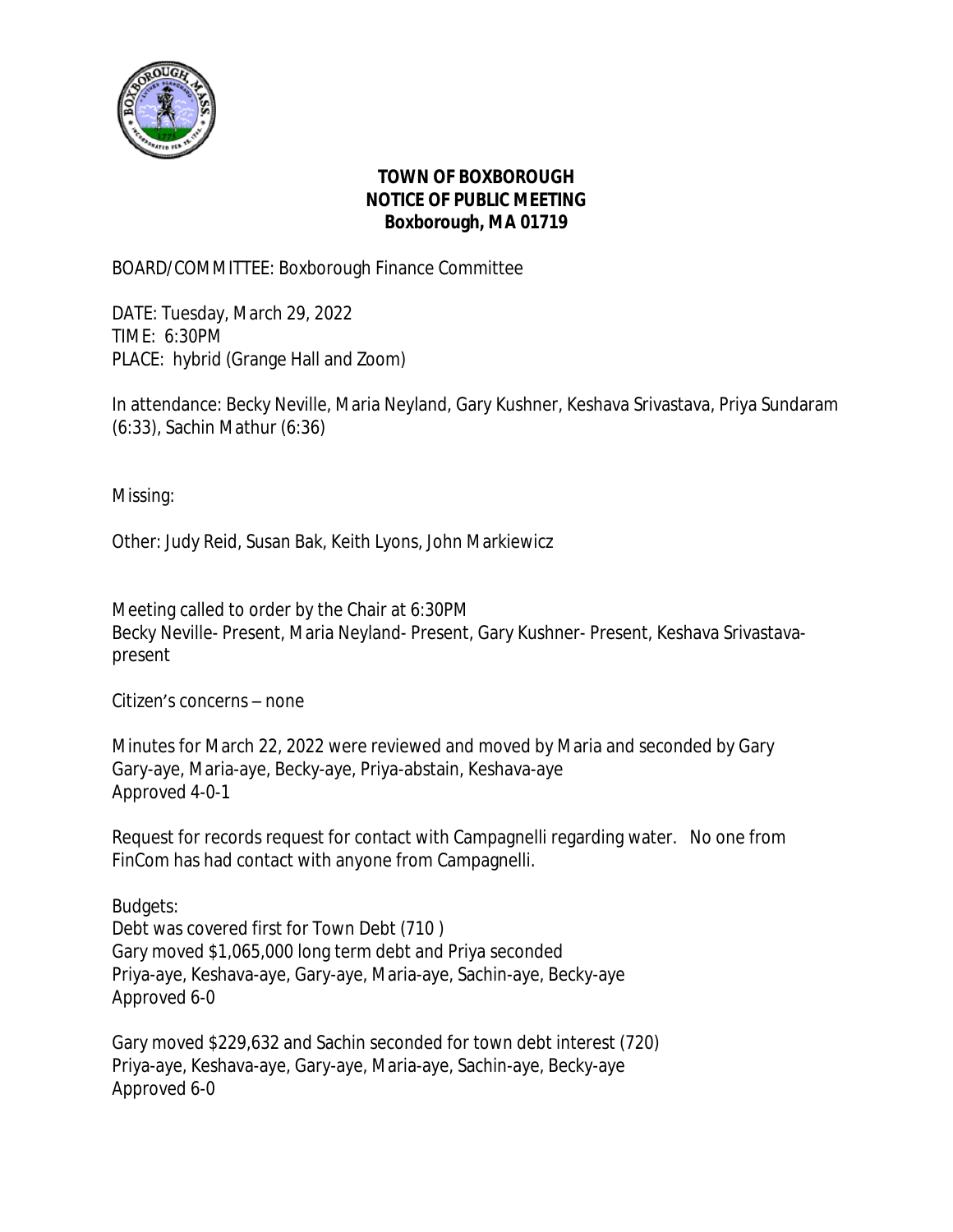

County retirement 830 Gary moved \$1,218,757 and Sachin seconded Priya-aye, Keshava-aye, Gary-aye, Maria-aye, Sachin-aye, Becky-aye Approved 6-0

Employee benefits (915) \$1,044,936 is the sum for life insurance, LTD, FSA Fee and Medicare and health insurance Becky explained Medicare for Town employees Gary moved \$1,044,936 and Priya seconded Priya-aye, Keshava-aye, Gary-aye, Maria-aye, Sachin-aye, Becky-aye Approved 6-0

Fire other to be revoted 220 for \$147,720 or \$148,990 Fix a discrepancy between the minutes and the budget Gary moved \$147,720 and Sachin seconded Priya-aye, Keshava-aye, Gary-aye, Maria-aye, Sachin-aye, Becky-aye Approved 6-0

Nashoba based on 3 children Gary moved \$98,000 and Maria seconded Priya-aye, Keshava-aye, Gary-aye, Maria-aye, Sachin-aye, Becky-aye Approved 6-0

**Veterans** Correction of \$300 subtract instead of add Gary moved \$34,999 and Sachin Seconded Priya-aye, Keshava-aye, Gary-aye, Maria-aye, Sachin-aye, Becky-aye Approved 6-0

Discussion on overall budget \$23,180,980 for FY22 which included high COLA for employees and \$77,000 subtracted for Police other Article 9, collective bargaining checked and amount was \$11,210, \$20,065, \$40,610 It is unclear what the FY22 ATM budget actual and will check the recap number

Gary moved \$24,595,314 and Maria seconded Priya-aye, Keshava-aye, Gary-aye, Maria-aye, Sachin-aye, Becky-aye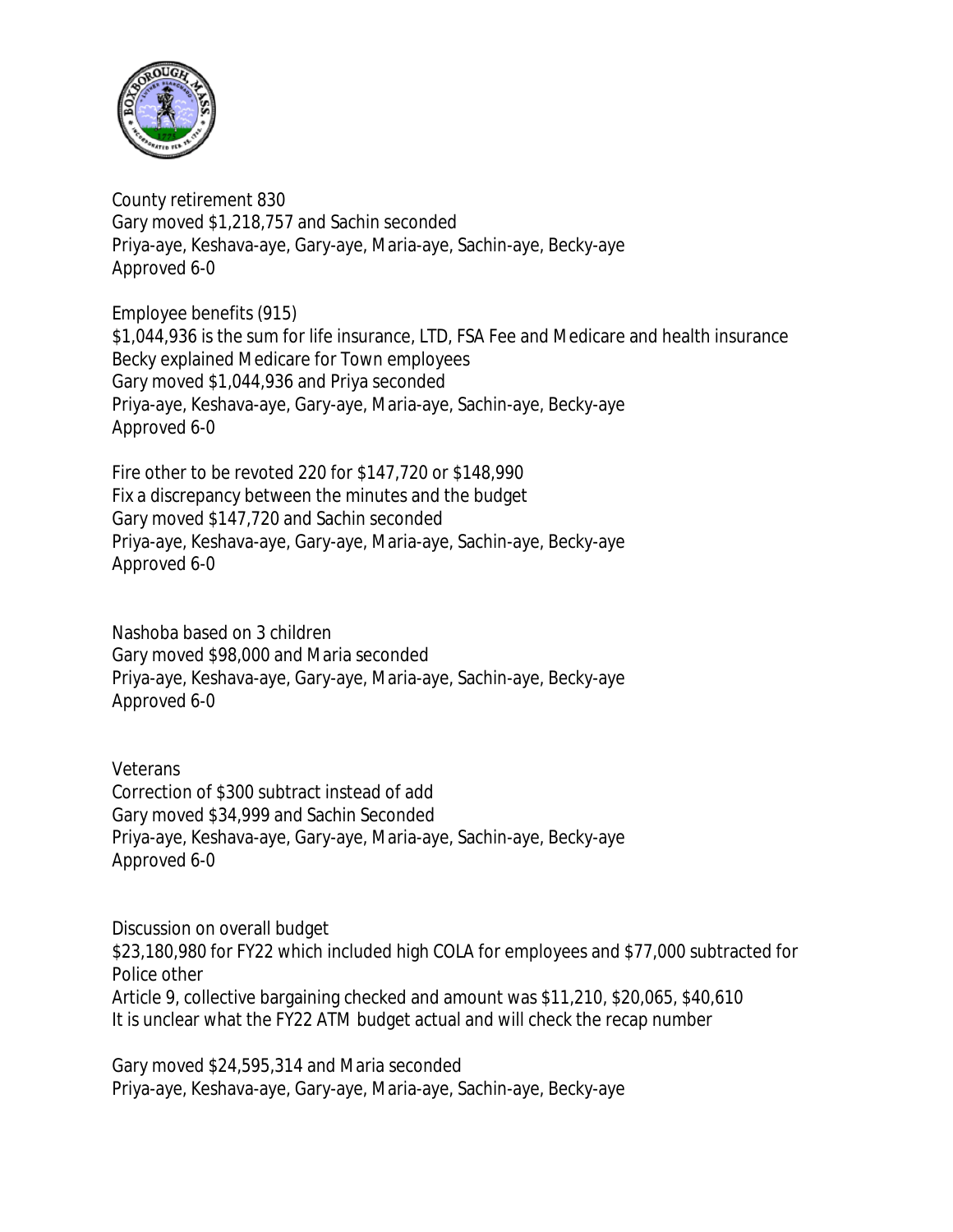

ATM warrant and recommendations discussed Article 4 personnel plan reviewed by FinCom Vote 1 Steps will be based on employee handbook and requires an annual review by TA Temporary out of grade work approved by TA or dept. head Sick time to be added to part time (<20 hours). Gary moved vote 1 and Maria seconded Priya-aye, Keshava-aye, Gary-aye, Maria-aye, Sachin-no, Becky-aye Approved 5-1 Sachin will write the con

Vote 2 Add associate planner as grade 13 Removed a number of positions Gary moved vote 2 and Maria seconded Priya-aye, Keshava-aye, Gary-aye, Maria-aye, Sachin-aye, Becky-aye Approved 6-0

Vote 3 Classification and compensation – wage increase 1.9% wage plus step Gary moved vote 3 and Maria seconded Priya-aye, Keshava-aye, Gary-aye, Maria-aye, Sachin-aye, Becky-aye Approved 6-0

Article 5 recommendation Added a note about executive offices to replace SelectBoard and TA/ATA There is an expectation that the Select Board will move to remove the cruiser. The police department did not apply for grants. The FinCom recommendation was discussed and agreed to continue reviewing the budget prior to ATM

\$31,000 for associate planner or \$16.20 for the median house or .024 per \$1000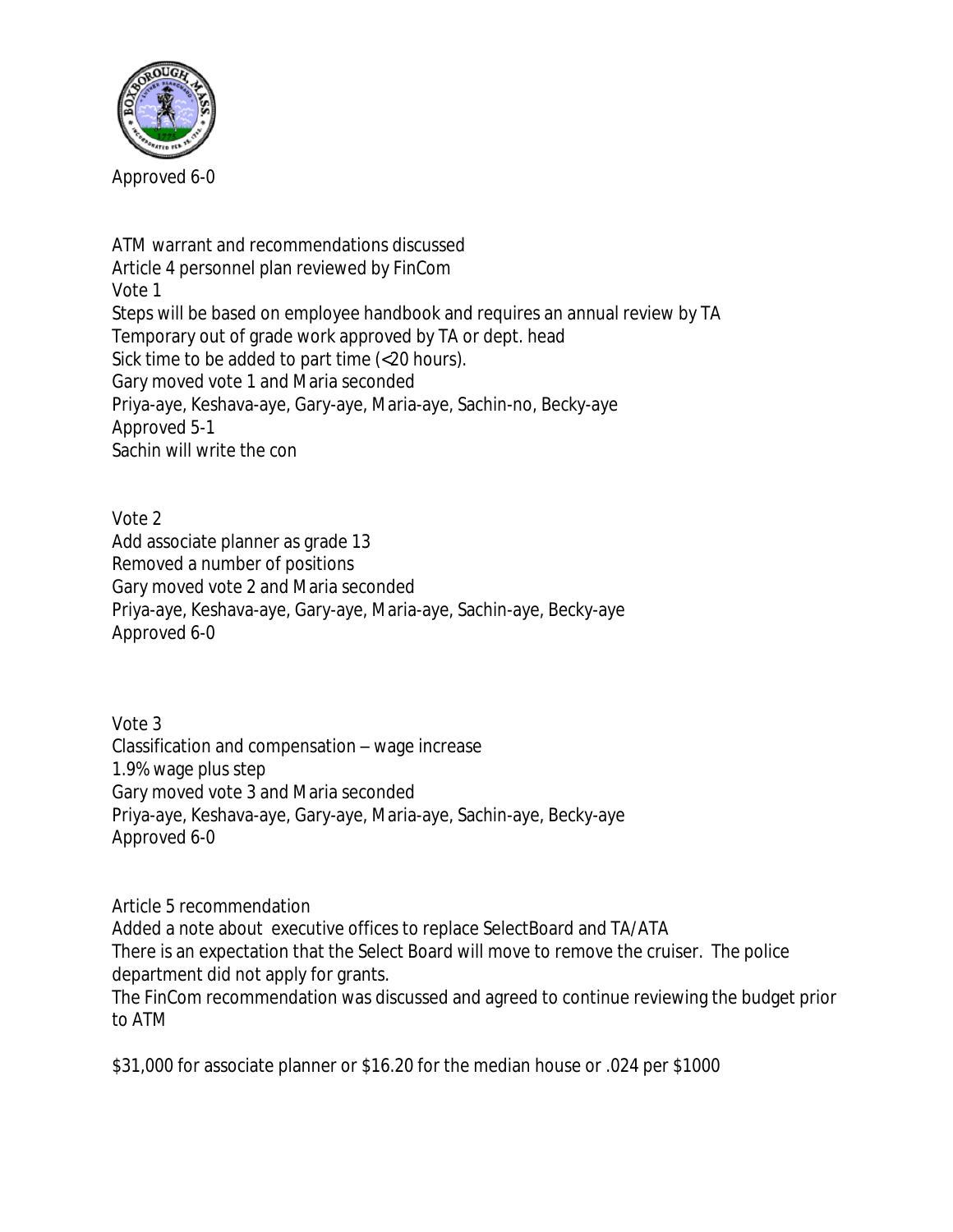

Discussion on town hall staffing changes, upgrade positions were decreased including executive admin decrease.

Stormwater will be on the consent agenda following planning guidelines of both SB and FinCom being unanimous

Discussion on Sargent road and timing of the grants.

Gary moved \$675,000 and Priya seconded for the Sargent road bonding Concern on the total increase to the Town and the status of the grant which would bring down the cost to \$275,000. Priya-aye, Keshava-aye, Gary-aye, Maria-no, Sachin-no, Becky-no Tied 3-3 Sachin will work with Maria on the con

Road paving Maria moved \$300,000 and Gary seconded Paving is important to the Town to maintain the roads. Priya-aye, Keshava-aye, Gary-aye, Maria-aye, Sachin-aye, Becky-no Approved 5-1

Solar bylaws are actually 2 bylaws including one for small and the second for mid and large. We believe there are no financial impact. One member might vote against the bylaw on Town meeting floor.

Gary move small scale solar bylaw and seconded by Sachin Priya-abstain, Keshava-aye, Gary-aye, Maria-aye, Sachin-abstain, Becky-aye Approved 4-0-2

Gary moved medium and large scale solar bylaw and Sachin seconded Requires special permit and is difficult to work with the Town on special permits. Priya-abstain, Keshava-aye, Gary-aye, Maria-abstain, Sachin-abstain, Becky-aye Approved 3-0-3

Discussion on FinCom bylaw and why the FinCom voted against it. It was noted that the original Town government study indicated that the FinCom process should not be modified. The FinCom acts as a guard rail to the budgeting process. Maria moved to not recommend and Priya seconded Priya-aye, Keshava-aye, Gary-aye, Maria-aye, Sachin-aye, Becky-aye Approved 6-0 to not recommend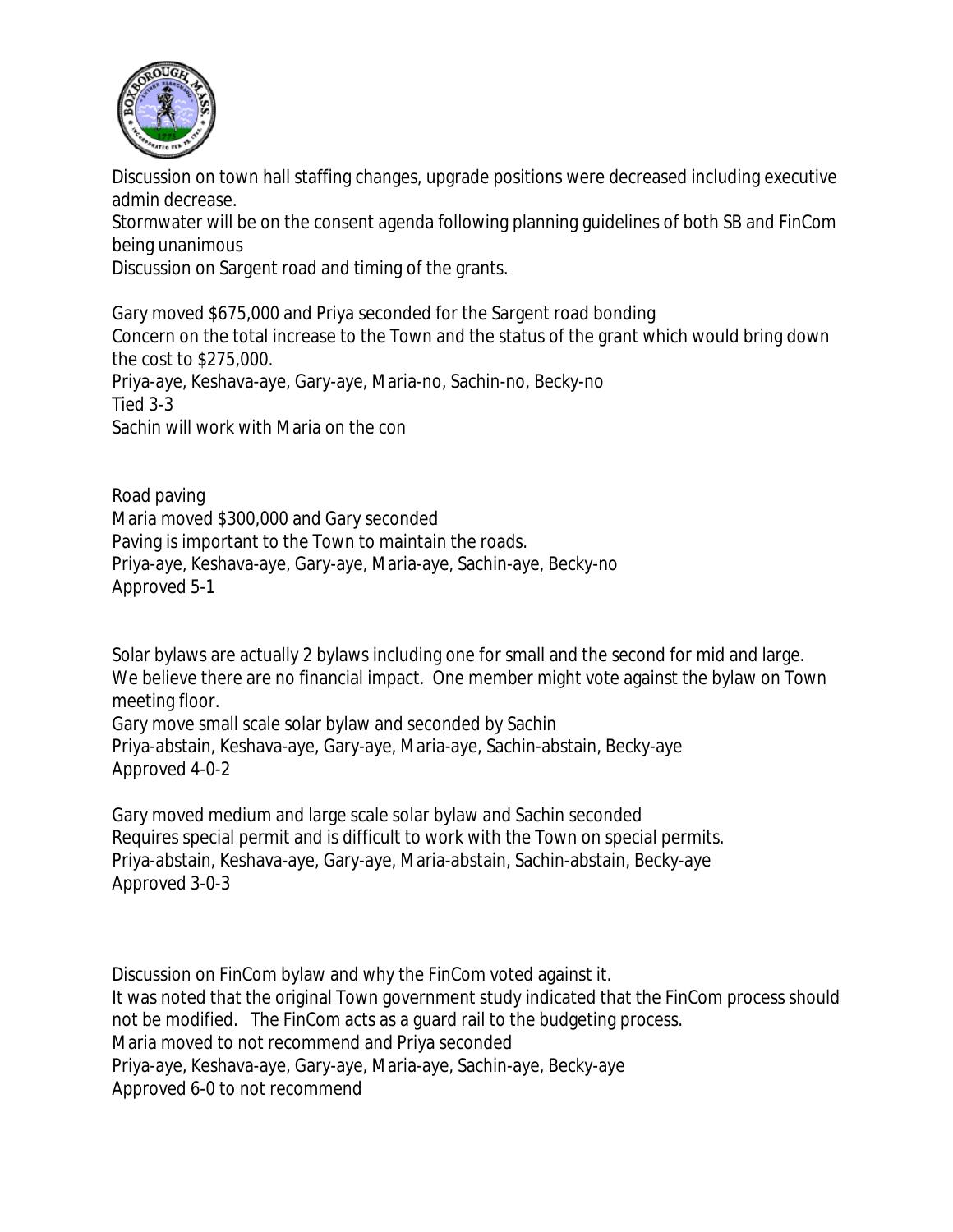

Maria moved to support the sense of the meeting to explore vocation schools and Gary Seconded

Priya-aye, Keshava-aye, Gary-aye, Maria-aye, Sachin-aye, Becky-aye Approved 6-0

| Liaison updates<br>SB – |  |  |  |  |  |  |
|-------------------------|--|--|--|--|--|--|
| EDC –                   |  |  |  |  |  |  |
| Planning board –        |  |  |  |  |  |  |
| BLF –                   |  |  |  |  |  |  |
| BBC –                   |  |  |  |  |  |  |
| Personnel board –       |  |  |  |  |  |  |
| RecCom –                |  |  |  |  |  |  |
| Library –               |  |  |  |  |  |  |

Housing –

AB regional building committee –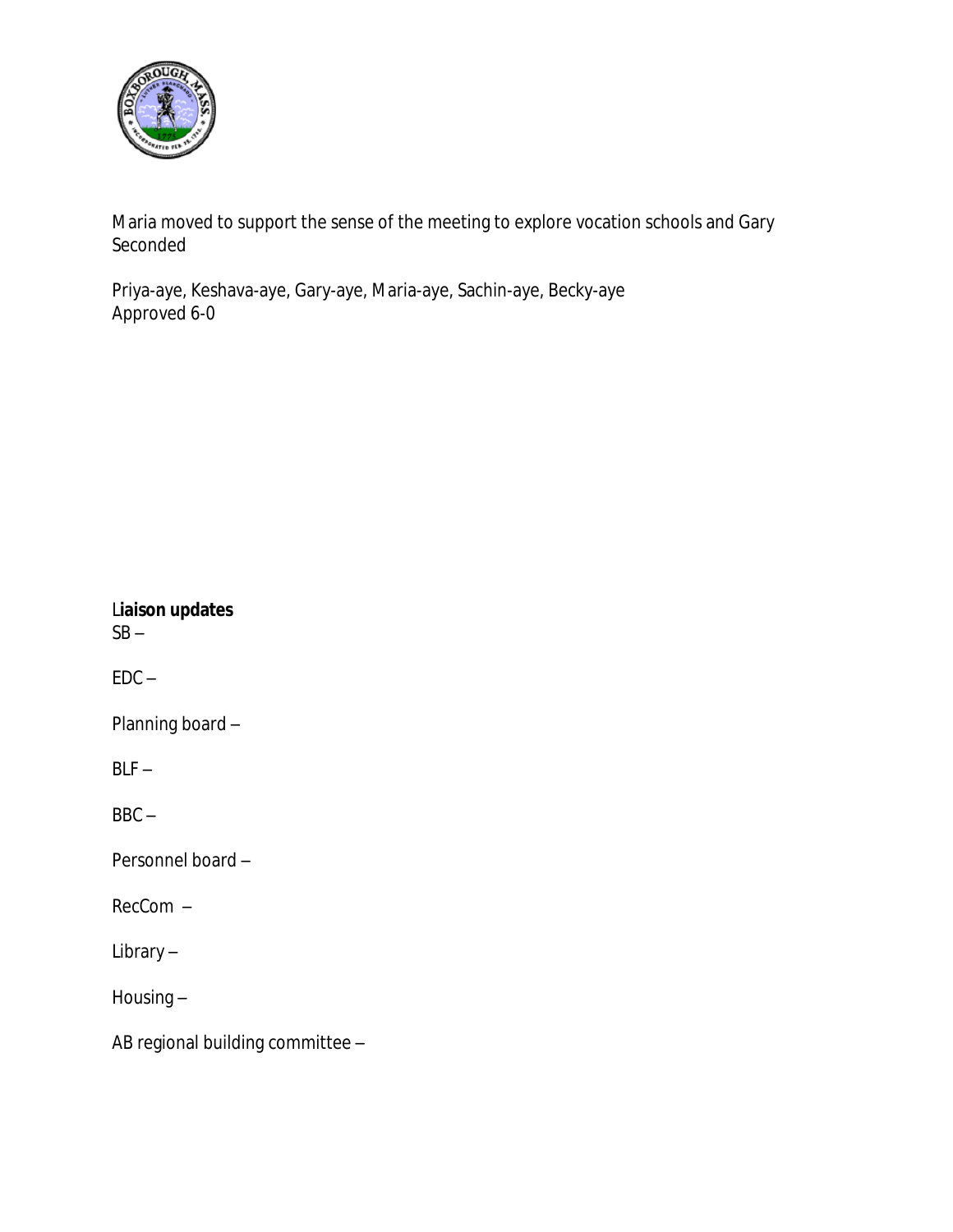

Regional school meeting – Gary reported that the school committee met three times to approve the same budget. There were issues with the wording. The bottom line is that the school budget did not change.

 $CPC -$ 

 $C_0A -$ 

Water resources –

Sustainability –

ConsCom –

Board of Health –

Historical commission -

Correspondence – none

Maria moved to adjourn and Gary seconded Priya-aye, Keshava-aye, Gary-aye, Maria-aye, Sachin-aye, Becky-aye Approved 6-0 and adjourned at 10:05PM

Exhibits used: Minutes for March 22, 2022 Budget for FY2023 Proposed warrant- DRAFT FinCom Report for warrant

Next meetings:

April 5 April 12 April 19 April 26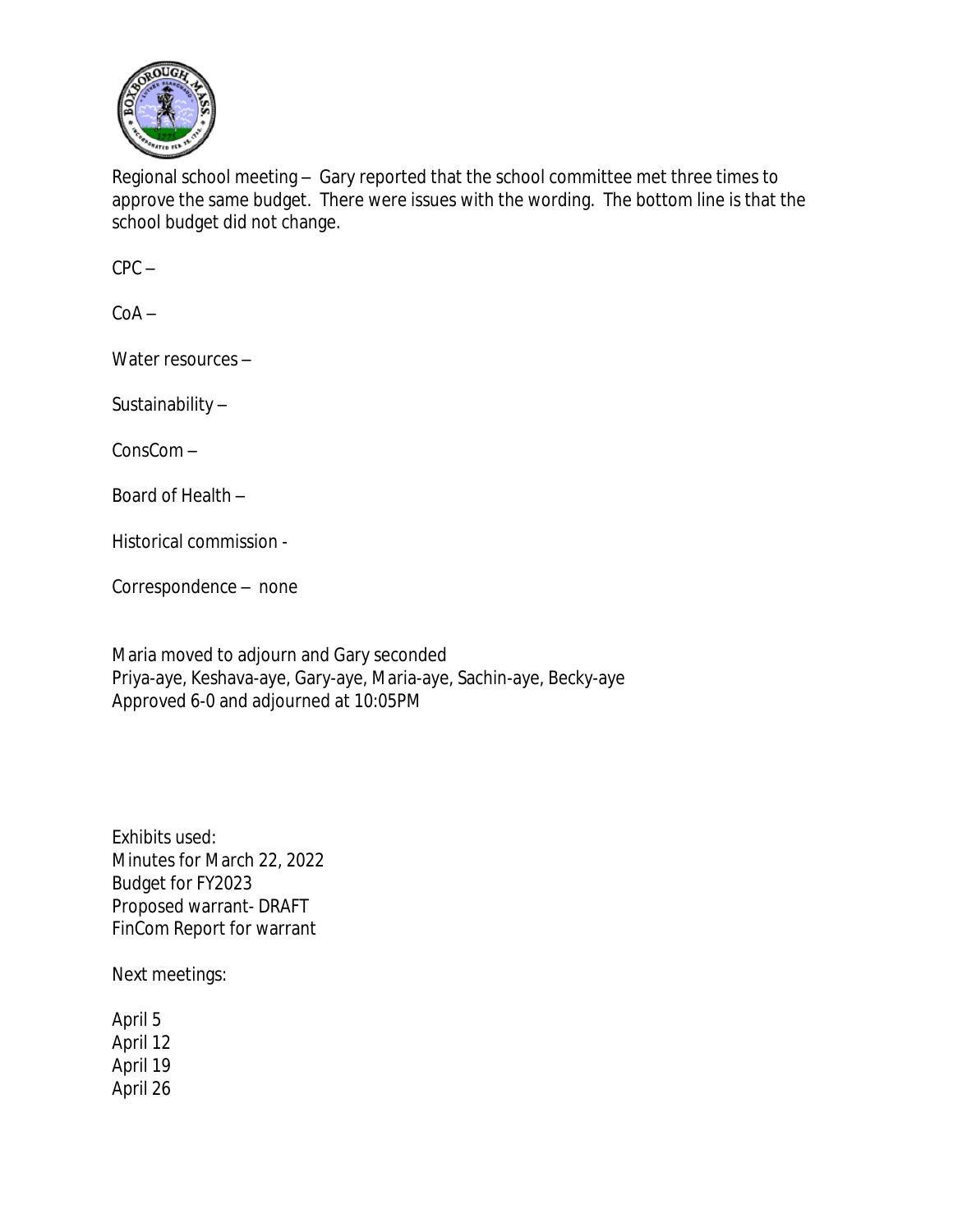

May 3

## RFT tracker

| Item                   | description  | Amount      | Start at  | comments                    |
|------------------------|--------------|-------------|-----------|-----------------------------|
|                        |              |             | \$150,000 |                             |
| <b>HVAC at museum</b>  |              | \$6,700     | \$143,300 |                             |
| Acc't Consultant &     |              | \$39,820    | \$103,480 |                             |
| Training               |              |             |           |                             |
| T/C consulting         |              | \$5,000     | \$98,480  |                             |
| Hager well             | Nov 30 2021  | \$26000     | \$72,480  |                             |
| Treasurer / consultant | Dec 7 2021   | \$10,500    | \$61,980  |                             |
| Hager maintenance      | Dec 7 2021   | \$3,500     | \$58,480  |                             |
| Tax collector          | Jan 11 2022  | \$15,200    | \$42,280  |                             |
| consulting             |              |             |           |                             |
| Assessor               | Feb 15 2022  | \$3,743     | \$38,537  |                             |
| STM restoration        | Feb 28 2022  | \$50,000??? | \$88,573  | Need to validate the amount |
|                        |              |             |           | from STM                    |
| Library pump for       | Mar 15 2022  | \$6,000     | \$82,537  |                             |
| <b>HVAC</b>            |              |             |           |                             |
| Fire station septic    | Mar 22, 2022 | \$4,758.68  |           |                             |
| repairs                |              |             |           |                             |

## Budget worksheet FY23

| <b>Budget</b> | Salary/other | Title                      | Voted \$  | vote        | date    |
|---------------|--------------|----------------------------|-----------|-------------|---------|
| #             |              |                            |           |             |         |
| 114           | Salary       | Moderator                  | \$100     | $6 - 0$     | 1/25/22 |
| 114           | Other        | Moderator                  | \$80      | $6 - 0$     | 1/25/22 |
| 119           | Other        | Town constable             | \$160     | $5 - 0 - 1$ | 1/25/22 |
| 123           | Salary       | <b>Executive Offices</b>   | \$302,870 | $6 - 0$     | 2/8/22  |
| 123           | Other        | <b>Executive Offices</b>   | \$16,745  | $5-0$       | 2/8/22  |
|               |              |                            |           |             | 3/1/22  |
| 131           | Other        | <b>Finance Committee</b>   | \$385     | $6 - 0$     | 1/25/22 |
| 135           | Salary       | <b>Town Accountant</b>     | \$96,447  | $6 - 0$     | 2/8/22  |
| 135           | Other        | <b>Town Accountant</b>     | \$43,600  | $6 - 0$     | 2/8/22  |
| 141           | Salary       | <b>Town Assessor</b>       | \$106,887 | $6 - 0$     | 2/8/22  |
| 141           | Other        | <b>Town Assessor</b>       | \$21,220  | $6 - 0$     | 2/8/22  |
| 145           | Salary       | <b>Treasurer Collector</b> | \$108,402 | $6 - 0$     | 2/1/22  |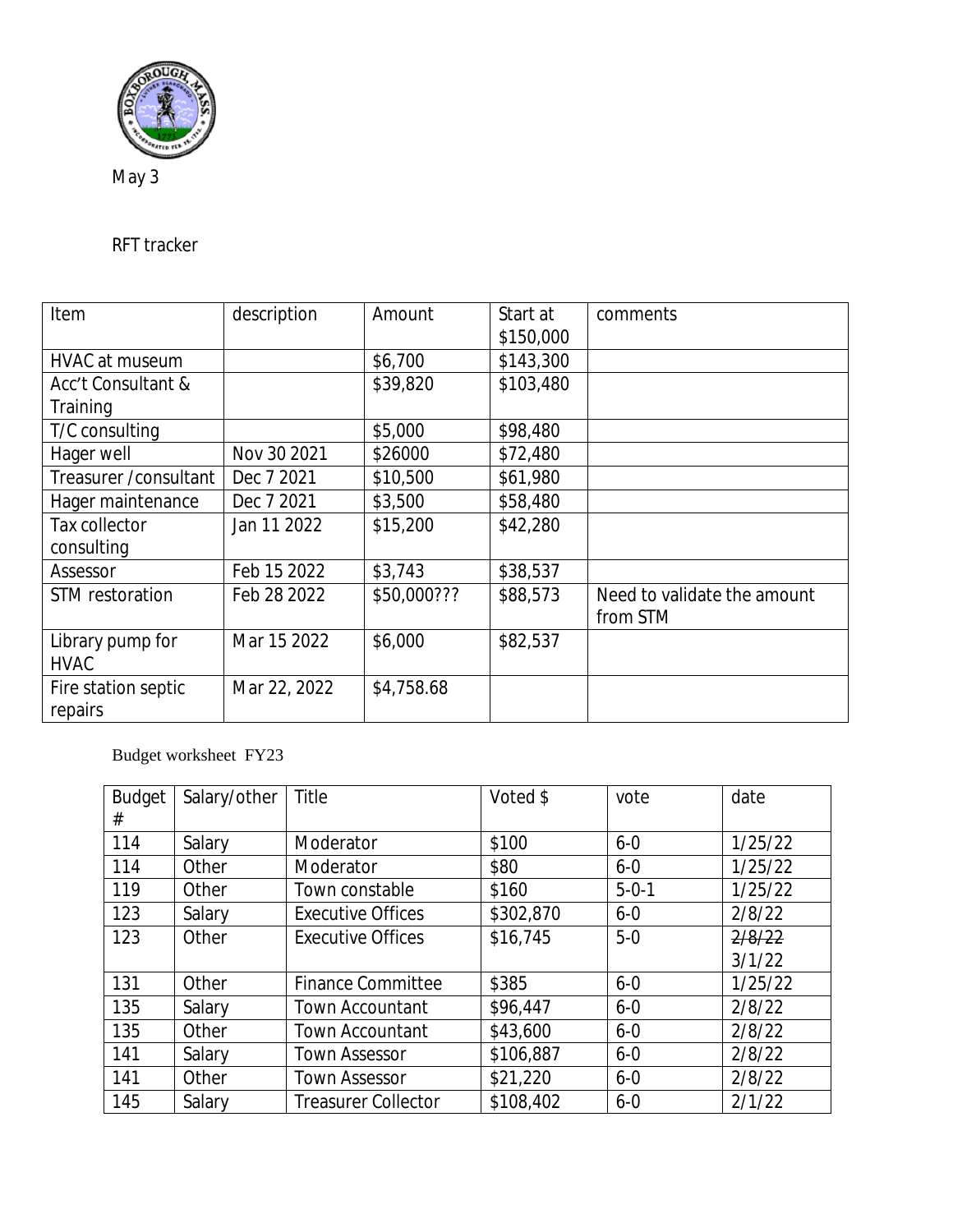

|     |        |                               |             |             | 2/8/22           |
|-----|--------|-------------------------------|-------------|-------------|------------------|
| 145 | Other  | <b>Treasurer Collector</b>    | \$28,700    | $6 - 0$     | 2/1/22           |
|     |        |                               |             |             | 2/8/22           |
| 151 | Other  | Legal                         | \$78,400    | $5-0$       | 1/11/22          |
|     |        |                               |             |             | 3/1/22           |
| 152 | Other  | Personnel Board               | \$345       | $6 - 0$     | 12/21/21         |
| 156 | Salary | Technology                    | \$7,500     | $5 - 0$     | 3/1/22           |
| 156 | Other  | Technology                    | \$251,775   | $5-0$       | 3/1/22           |
| 161 | Salary | <b>Town Clerk</b>             | \$93,655    | $6 - 0$     | 2/8/22           |
| 161 | Other  | <b>Town Clerk</b>             | \$2,664     | $6 - 0$     | 2/8/22           |
| 162 | Salary | Elections and<br>registration | \$11,204    | $5 - 0 - 1$ | 2/1/22           |
| 162 | Other  | Elections and<br>registration | \$8,360     | $5 - 0 - 1$ | 2/1/22           |
| 171 | Other  | <b>Conservation Comm</b>      | \$1600      | $6 - 0$     | 1/18/22          |
| 174 | Salary | Land Use and<br>Permitting    | \$242,378   | $6 - 0$     | 2/8/22           |
| 174 | Other  | Land Use and<br>Permitting    | \$17,000    | $6 - 0$     | 2/8/22           |
| 175 | Salary | Planning Board                | \$5,913     | $5-0$       | 3/1/22           |
| 175 | Other  | Planning Board                | \$5,425     | $5-0$       | 3/1/22           |
| 176 | Salary | ZBA                           | \$1,304     | $6 - 0$     | 1/25/22          |
| 176 | Other  | ZBA                           | \$635       | $6 - 0$     | 1/25/22          |
| 179 | Other  | <b>AG Comm</b>                | \$200       | $4 - 0 - 2$ | 1/25/22          |
| 182 | Other  | Economic Develop.             | \$3750      | $6 - 0$     | 12/21/21         |
| 192 | Other  | <b>Town Hall</b>              | \$54,240    | $5-0$       | 2/8/22<br>3/1/22 |
| 196 | Other  | Facilities                    | \$63,775    | $6 - 0$     | 2/15/22          |
| 199 | Other  | Sustainability Com            | \$950       | $6 - 0$     | 2/15/22          |
| 210 | Salary | Police                        | \$1,395,537 | $5 - 0$     | 1/25/22          |
|     |        |                               |             |             | 3/15/22          |
| 210 | Other  | Police                        | \$210,805   | $5-0$       | 1/25/22          |
|     |        |                               |             |             | 2/22/22          |
|     |        |                               |             |             | 3/1/22           |
| 215 | Salary | Dispatch                      | \$393,949   | $6 - 0$     | 1/25/22          |
| 215 | Other  | Dispatch                      | \$58,768    | $6 - 0$     | 1/25/22          |
|     |        |                               |             |             | 2/1/22           |
| 220 | Salary | Fire                          | \$1,158,176 | $6 - 0$     | 1/18/22          |
| 220 | Other  | Fire                          | \$147,720   | $6 - 0$     | 1/18/22          |
|     |        |                               |             |             | 3/29/22          |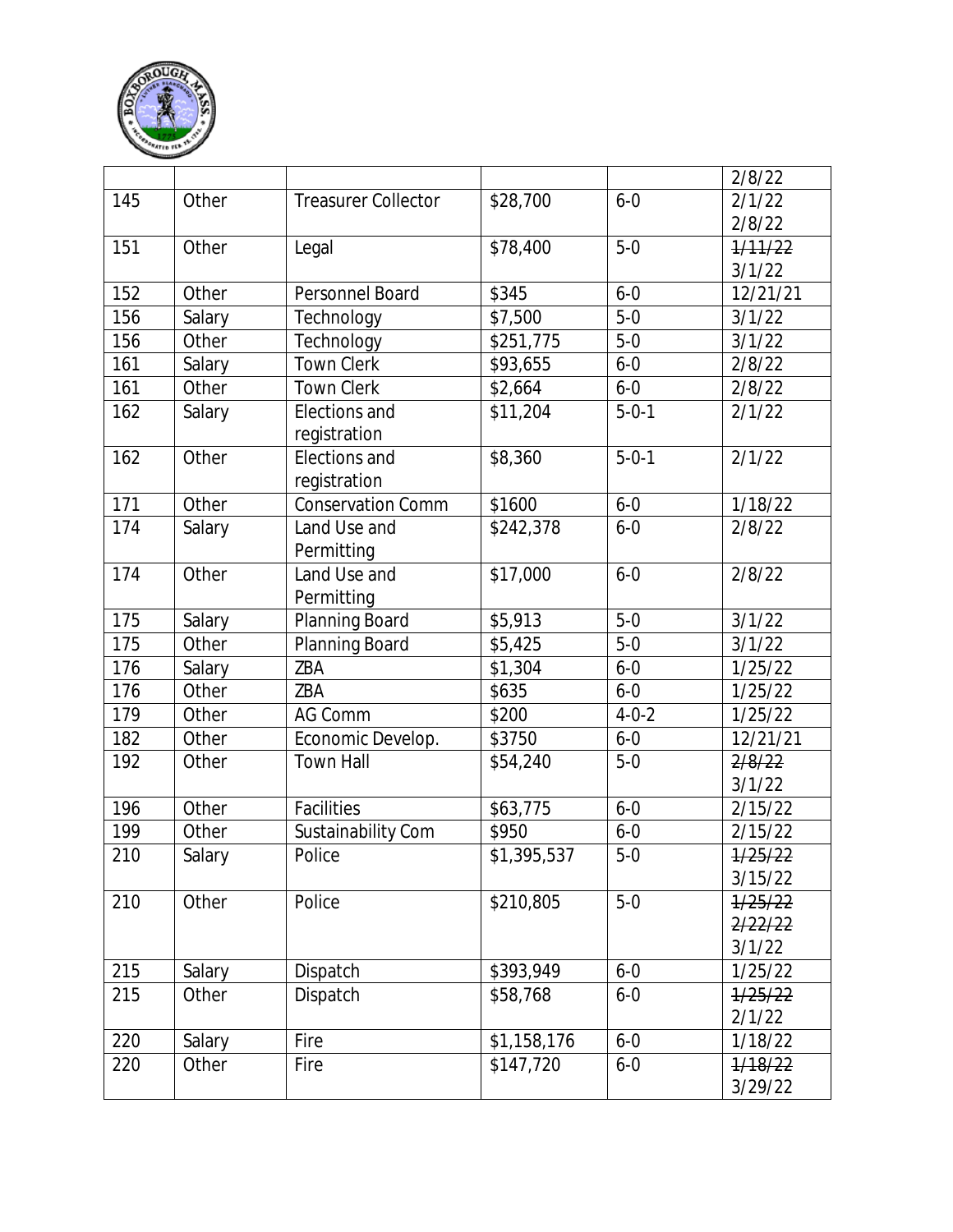

| 292 | Salary | <b>ACO</b>             | \$18,061     | $6 - 0$     | 1/25/22 |
|-----|--------|------------------------|--------------|-------------|---------|
| 292 | Other  | <b>ACO</b>             | \$5,495      | $6 - 0$     | 1/25/22 |
| 299 | Salary | <b>Field Driver</b>    | \$0          | N/A         | N/A     |
| 299 | Other  | <b>Field Driver</b>    | \$0          | N/A         | N/A     |
| 300 | Salary | School committee       | \$1600       | $6 - 0$     | 2/8/22  |
| 310 | Other  | Minuteman              | \$164,230    | $6 - 0$     | 2/22/22 |
| 311 | Other  | Assabet                | \$71,580     | $6 - 0$     | 2/22/22 |
| 312 | Other  | Nashoba                | \$98,000     | $5-0$       | 2/22/22 |
|     |        |                        |              |             | 3/15/22 |
|     |        |                        |              |             | 3/29/22 |
| 320 | Other  | <b>ABRSD</b>           | \$13,257,674 | $5-0$       | 2/22/22 |
| 422 | Salary | <b>DPW</b>             | \$626,621    | $6 - 0$     | 1/11/22 |
| 422 | Other  | <b>DPW</b>             | \$130,496    | $6 - 0$     | 1/11/22 |
| 423 | Salary | Snow & Ice             | \$66,880     | $6 - 0$     | 1/11/22 |
| 423 | Other  | Snow & Ice             | \$139,710    | $6 - 0$     | 1/11/22 |
| 424 | Other  | <b>Street Lighting</b> | \$3,000      | $6 - 0$     | 1/11/22 |
| 425 | Other  | Hager Well             | \$61,280     | $6 - 0$     | 1/11/22 |
| 429 | Other  | Fuel                   | \$168,350    | $6 - 0$     | 1/11/22 |
|     |        |                        |              |             | 3/8/22  |
| 431 | other  | Hazardous Waste        | \$10,000     | $6 - 0$     | 1/11/22 |
| 433 | Other  | Transfer station       | \$132,900    | $6 - 0$     | 1/11/22 |
| 491 | Salary | Cemetery               | \$5,000      | $6 - 0$     | 2/15/22 |
| 491 | Other  | Cemetery               | \$500        | $6 - 0$     | 2/15/22 |
| 505 | Salary | Animal Inspector       | \$1,015      | $6 - 0$     | 2/15/22 |
| 511 | Salary | Board of Health        | \$600        | $5 - 0 - 1$ | 2/22/22 |
| 511 | Other  | <b>Board of Health</b> | \$52,679     | $5 - 0 - 1$ | 2/22/22 |
| 529 | Salary | Community service      | \$52,095     | $6 - 0$     | 1/11/22 |
| 529 | Other  | Community service      | \$8,005      | $6 - 0$     | 1/11/22 |
| 541 | Salary | COA                    | \$74,486     | $6 - 0$     | 2/8/22  |
| 541 | Other  | COA                    | \$9,240      | $6 - 0$     | 2/8/22  |
| 543 | Salary | Veterans               | \$0          | N/A         | N/A     |
| 543 | Other  | Veterans               | \$35,999     | $6 - 0$     | 2/15/22 |
|     |        |                        |              |             | 3/29/22 |
| 610 | Salary | Library                | \$276,462    | $6 - 0$     | 1/25/22 |
| 610 | Other  | Library                | \$164,750    | $6 - 0$     | 1/25/22 |
| 630 | Salary | Rec Comm               | \$52,298     | $6 - 0$     | 1/11/22 |
|     |        |                        |              | $6 - 0$     | 2/15/22 |
| 630 | Other  | Rec Comm               | \$11,900,    | $6 - 0$     | 1/11/22 |
| 670 | Other  | Steele Farm            | \$2,000      | $6 - 0$     | 1/25/22 |